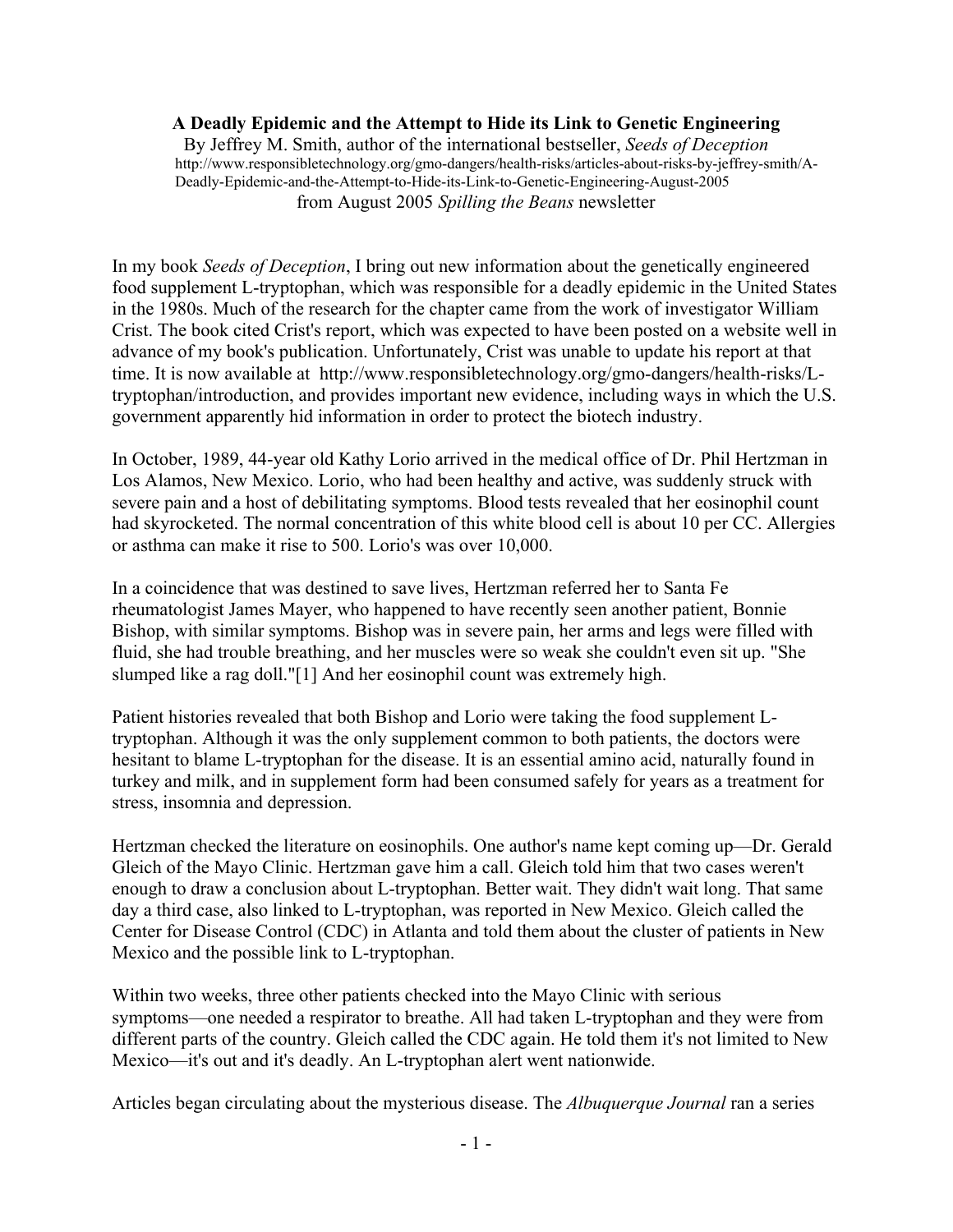about it that eventually won the Pulitzer Prize. The *New York Times* covered it. As more articles appeared, the phone calls started coming in—first dozens, then hundreds, then thousands: individuals with incurable symptoms, doctors with incurable patients, and stories of horrific symptoms. Some had coughs, rashes, physical weakness, pneumonia, breathing difficulties, hardening of the skin, mouth ulcers, nausea, shortness of breath, muscle spasms, visual problems, hair loss, difficulty with concentration or memory, and paralysis. Not everyone had all the symptoms, but everyone seemed to be in pain—greater pain than doctors had seen before. The disease was named eosinophilia myalgia syndrome, or EMS—eosinophilia because of the high cell count, myalgia because of the muscle pain. In all, about 5,000—10,000 people got sick; some are permanently disabled. About 100 people died.

## **Disease Traced to Genetic Modification**

The *Journal of the American Medical Association* (*JAMA*) reported on July 11, 1990 that people only got EMS from pills made by Showa Denko, one of the six manufacturers whose Ltryptophan was imported into the U.S. from Japan. Showa Denko's pills had several unique contaminants that were likely to be responsible for the epidemic. Moreover, the manufacturer was genetically engineering bacteria to produce the L-tryptophan more economically. Genes had been inserted into bacteria's DNA in order to produce high concentrations of several enzymes used in its production.

Epidemiologist Michael Osterholm, who helped track the source of the epidemic, said in a *Newsday* article on August 14, "This obviously leads to that whole debate about genetic engineering." Two weeks later, FDA spokesperson Sam Page was quoted in *Science* magazine "blasting" Osterholm for raising the issue of genetic engineering, "especially given the impact on the industry."[2]

# **Diverting Blame**

There are numerous ways in which genetically engineered bacteria might lead to unpredicted contaminants. For example:

- 1. The process of inserting genes can create significant changes in the expression of natural genes throughout the DNA, causing changes in proteins (including enzymes) and their interactions.
- 2. Genetic engineering can cause mutations and deletions in the DNA, altering its natural functioning and changing what is produced.
- 3. The bacteria were engineered to produce ingredients in larger concentrations than were normally part of the process to create L-tryptophan. These higher concentrations might interact in unpredictable ways to create new compounds.
- 4. The L-tryptophan is toxic to the bacteria that create it. As a means of self-preservation, the bacteria might have modified the L-tryptophan, itself, or its environment.

The press reported that Showa Denko had introduced a GM strain of bacteria at Christmas time in 1988. Soon after, they also reduced the amount of carbon in the filter of the manufacturing process from 20 kilos to 10. This change in the filter was just what the young and vulnerable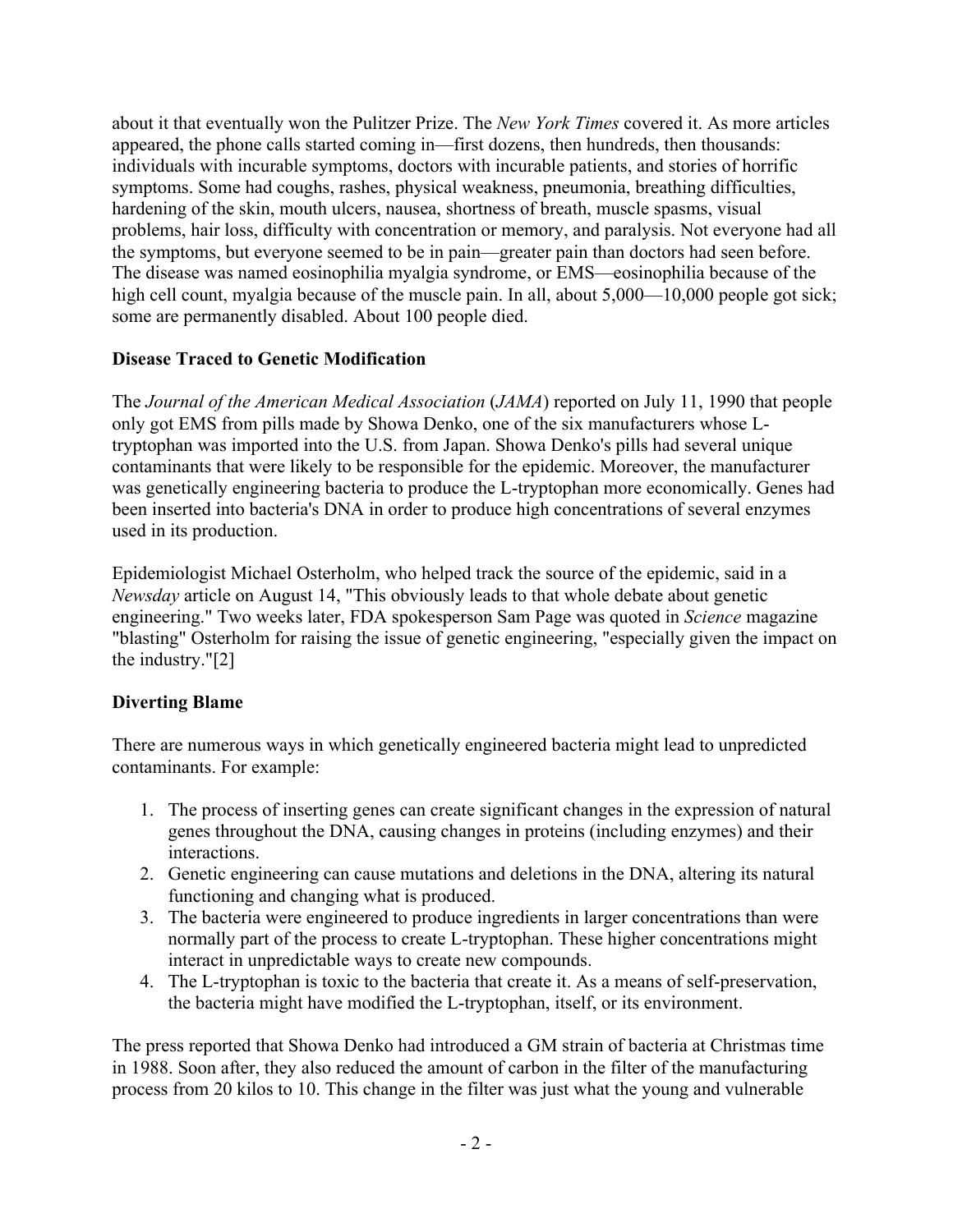biotech industry needed to protect its reputation. The alternative story diverted the blame away from genetic engineering. This explanation circulated around the world. "The change in the filter was responsible for the epidemic." Or more simply put, "It was bad manufacturing—not genetic engineering."

In 1996, writer William Crist began what would become an eight-year investigation into the cause of the EMS epidemic. He contacted the FDA's biotechnology coordinator, James Maryanski, who told him "We can not rule [genetic engineering] out.…However, we are aware of close to two dozen cases of L-tryptophan-linked EMS that occurred before Showa Denko began using their engineered strain. So, there would have to be a cause other than just the mere engineering of the strains. Now, I can't say that definitively because we don't have a lot of information on these earlier cases." Maryanski asserted that "either L-tryptophan itself, or Ltryptophan in combination with something that was the result of the purification process, was probably the more likely cause."[3]

Crist decided to track down the EMS cases that Maryanski described—those caused by Ltryptophan produced before the genetically altered bacterium was introduced in December 1988. He quickly discovered CDC studies that identified about 100 pre-epidemic cases, not two dozen. And since reported cases of EMS were far less than actual cases, the true number, using the CDC's estimated ratio for unreported incidents, was in the hundreds—all apparently from individuals who had ingested Showa Denko's pills manufactured before December 1988. This fact clearly dismantled the change-in-the-filter theory as the cause of the disease. But it didn't explain how the contaminants got into Showa Denko's L-tryptophan.

Crist spoke with several attorneys who represented EMS victims. They had gathered significant evidence for their lawsuits, which were eventually settled with Showa Denko for about \$2 billion. In one company memo obtained by an attorney, Crist discovered a significant fact. The bacterium introduced in December 1988 was called Strain 5. The preceding three strains, introduced starting on October 22, 1984, were all genetically modified. This was a revelation. It countered the FDA's argument that illnesses "that occurred before Showa Denko began using their engineered strain" meant that "there would have to be a cause other than [genetic engineering]." But they were all engineered!

As he looked at the memo, Crist wondered why the FDA didn't know about the earlier GM strains. They had access to a lot more information he did. Then his eyes rose to the top of the document to see a fax imprint: "FDA September 17, 1990." It had been faxed by the FDA! They knew back in 1990 that the earlier strains were modified, but in 1996, the FDA's biotech coordinator James Maryanski was still claiming ignorance.

An even greater omission occurred when Douglas Archer, deputy director of the FDA's Center for Food Safety and Applied Nutrition, testified before Congress in July 1991 about the epidemic. Not only did he not discuss the earlier bacterial strains, he never even mentioned genetic engineering. Instead, he blamed the disease on "the dangers inherent in the various health fraud schemes that are being perpetrated upon segments of the American public." The FDA used this logic to take all L-tryptophan, GM or not, off the market.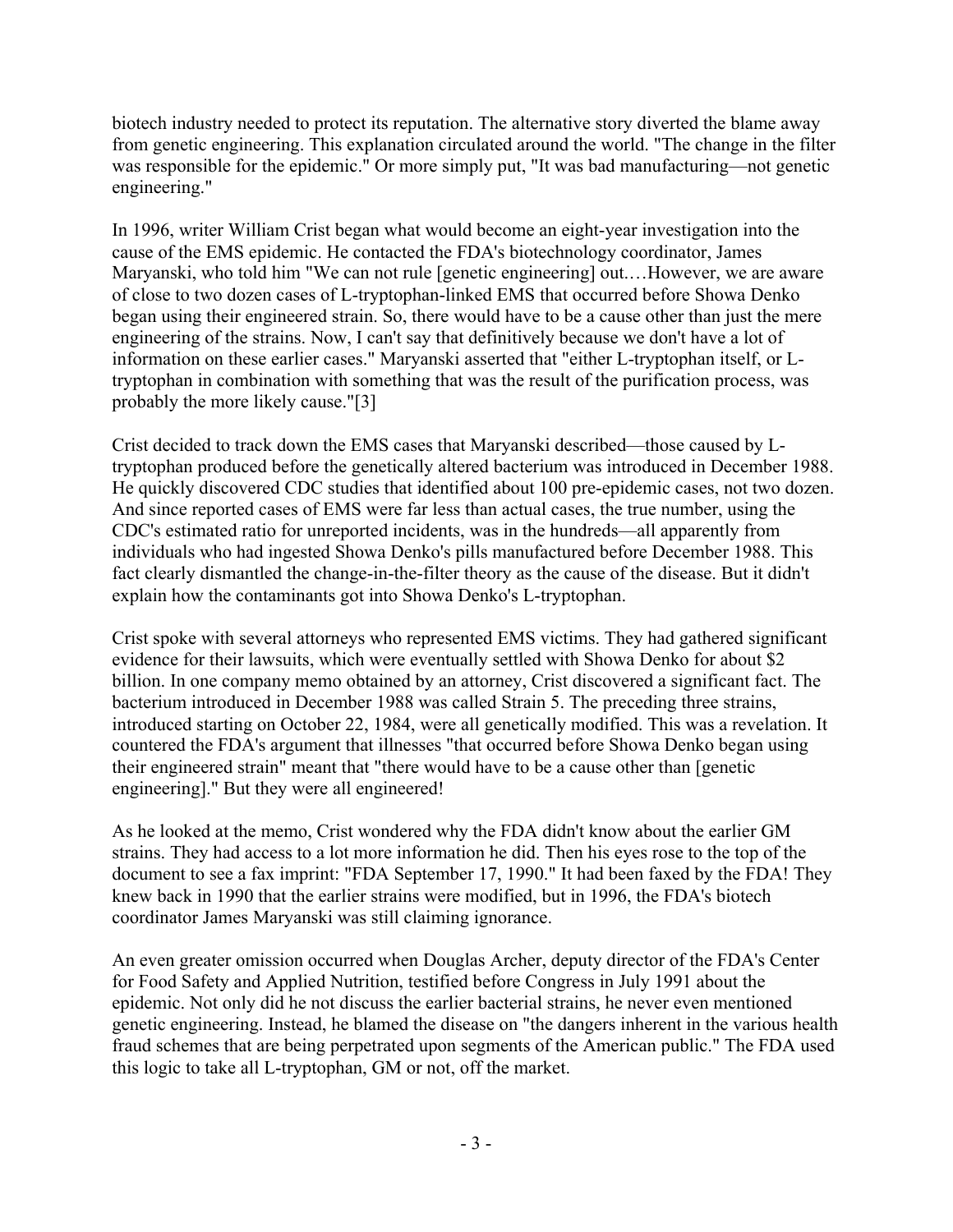According to a 2000 article in the *Rutgers Law Journal*, "Political pressures have played a role in the FDA's decision to ban L-tryptophan as well as its desire to increase its regulatory power over dietary supplements."[4] In its FDA Dietary Supplement Task Force report on June 15, 1993, it states, "The Task Force considered various issues in its deliberations, including…what steps are necessary to ensure that the existence of dietary supplements on the market does not act as a disincentive to drug development." According the Rutgers article, "This is a particularly disturbing issue," as it shows that developing FDA guidelines "has far more to do with eliminating competition in the pharmaceutical industry than preserving the public health." In the case of L-tryptophan, the FDA simultaneously protected prescription drugs for stress, insomnia and depression, as well as the entire biotech industry. In retrospect, when FDA's Sam Page told *Science* that it was better not to discuss genetic engineering, "especially given the impact on the industry," it turns out he was describing the motivation and strategy that would guide the agency for years.

### **Sobering Lessons Unheeded**

Many studies have verified that the process of genetic engineering can produce unpredicted toxins or allergens. Nevertheless, the FDA does not require any additional safety testing for GM products, whether they are food crops or supplements. Thus, if that same deadly L-tryptophan were first introduced today, it would get on the market.

The EMS epidemic took years to identify and was almost missed. The only reason it was discovered was because the disease had three concurrent characteristics: it was rare, acute, and came on quickly. What would happen if all three characteristics had not been in place? What if it took 20 years for onset or only impacted the next generation? What if it produced only mild symptoms like frequent colds? What if it created serious diseases that were common, like cancer, heart-disease, obesity or diabetes? The epidemic might remain undiscovered for decades.

What then of the thousands of products currently being fed to US citizens that contain ingredients from genetic modification? Might they be creating problems that don't have all three characteristics? Are they contributing to the doubling of food-related illnesses in the United States between 1994 and 2001, corresponding to the time when many of these products were introduced? We don't know, because no one is looking. And even if we were, derivatives from the four major GM crops, soy, corn, cottonseed, and canola, are found in the majority of processed foods. Unlike L-tryptophan, if common food ingredients were creating health problems, identifying the source might be impossible.

In spite of these facts, and ignoring the thousands of victims of GM L-tryptophan, U.S. regulators continue to make the baseless statement that "millions of people have been eating genetically engineered products for years and no one has gotten hurt."

Dissatisfied with the way that the FDA is protecting their health, more and more people have chosen to protect themselves by avoiding GM foods altogether. Here too, the FDA stands in the way. More than 90 percent of Americans want GM foods labeled. Most industrialized nations require labeling. But the FDA has an official mandate to promote biotechnology. They know that more than half of those surveyed say they would avoid GM foods if they were labeled. To